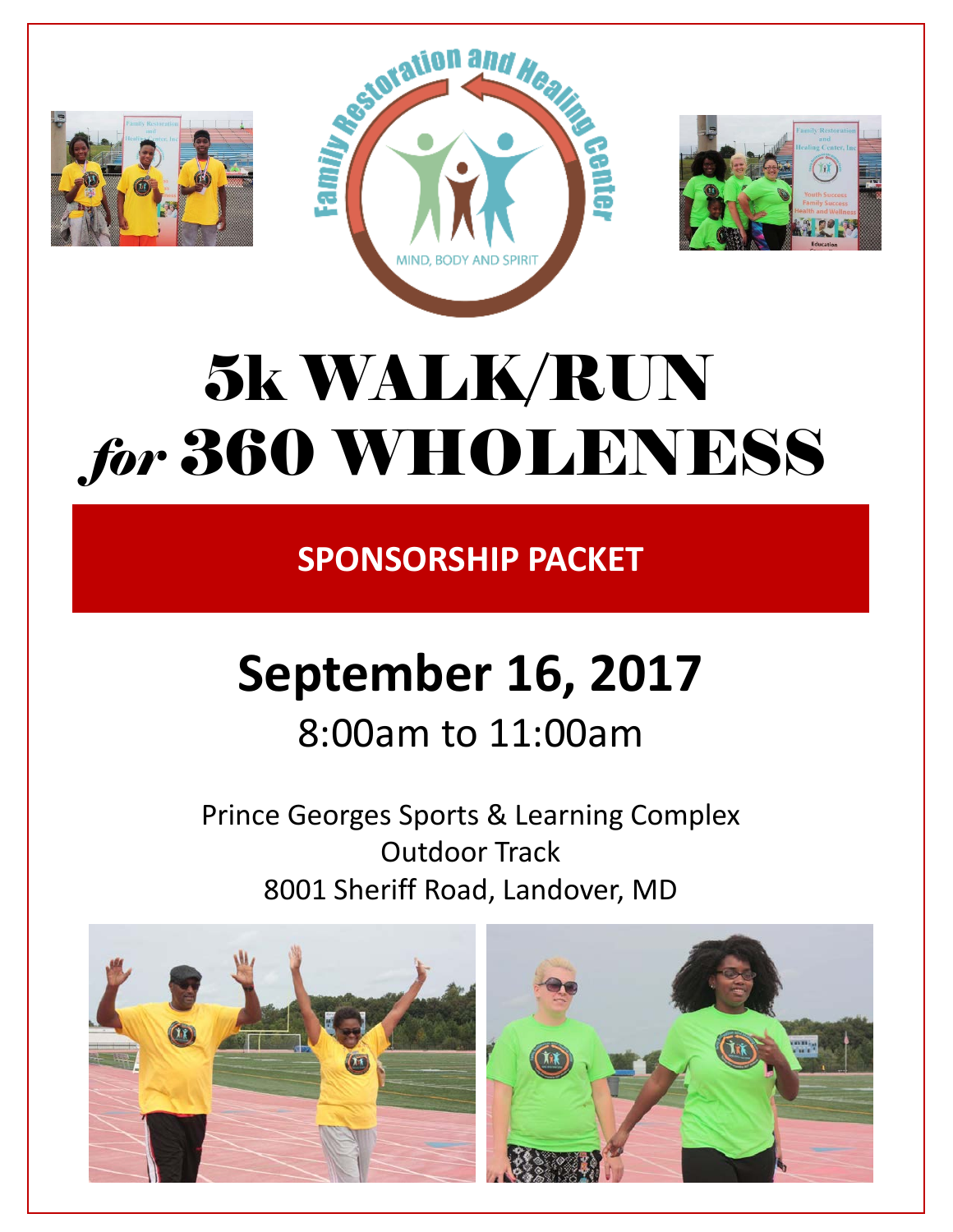## **EXECUTIVE SUMMARY**



EMOTIONAL, NUTRITIONAL AND SPIRITUAL WELLNESS IN MARYLAND

### **Family Restoration** and Healing Center Helping Lives Achieve 360° Wholeness



Family Restoration and Healing Center, Inc. (FRHC) is a non-profit community organization whose mission is to restore families, mind, body and spirit through education, counseling, case management and supportive services. FRHC invites you to become part of a team which is committed to creating a more successful community by developing more successful individuals and families. We are committed to developing 360-degree wholeness for all in the DC Metro Area. The FRHC strengthens the minds, bodies and spirits of individuals and families who face obstacles on their road to success. It does so by bringing education, counseling, case management and supportive services to those in Prince Georges County and the entire DC Metro Area who have employment challenges, mental health challenges, parenting challenges, health challenges and more.

Since 2011, FRHC has helped 1,200 adults, youth and families navigate the road to a better life, become employment ready, resolve behavioral barriers, and achieve youth and family success. With each success, our community becomes safer, more productive, more competitive and more sustainable.

As a 501(c)3 organization, FRHC accepts resources from public and private entities and invests them in the community, one family or individual at a time. Private contributions are taxdeductible, and volunteers are welcomed. Together, we help make the DC Metro Area an even better place for all of us to live and work.



**YOUTH SUCCESS SERVICES** 



**FAMILY SUCCESS SERVICES** 



**HEALTH & WELLNESS SERVICES** 

**For more information, visit www.360wholeness.org, call (240) 667-1849 or email info@360wholeness.org**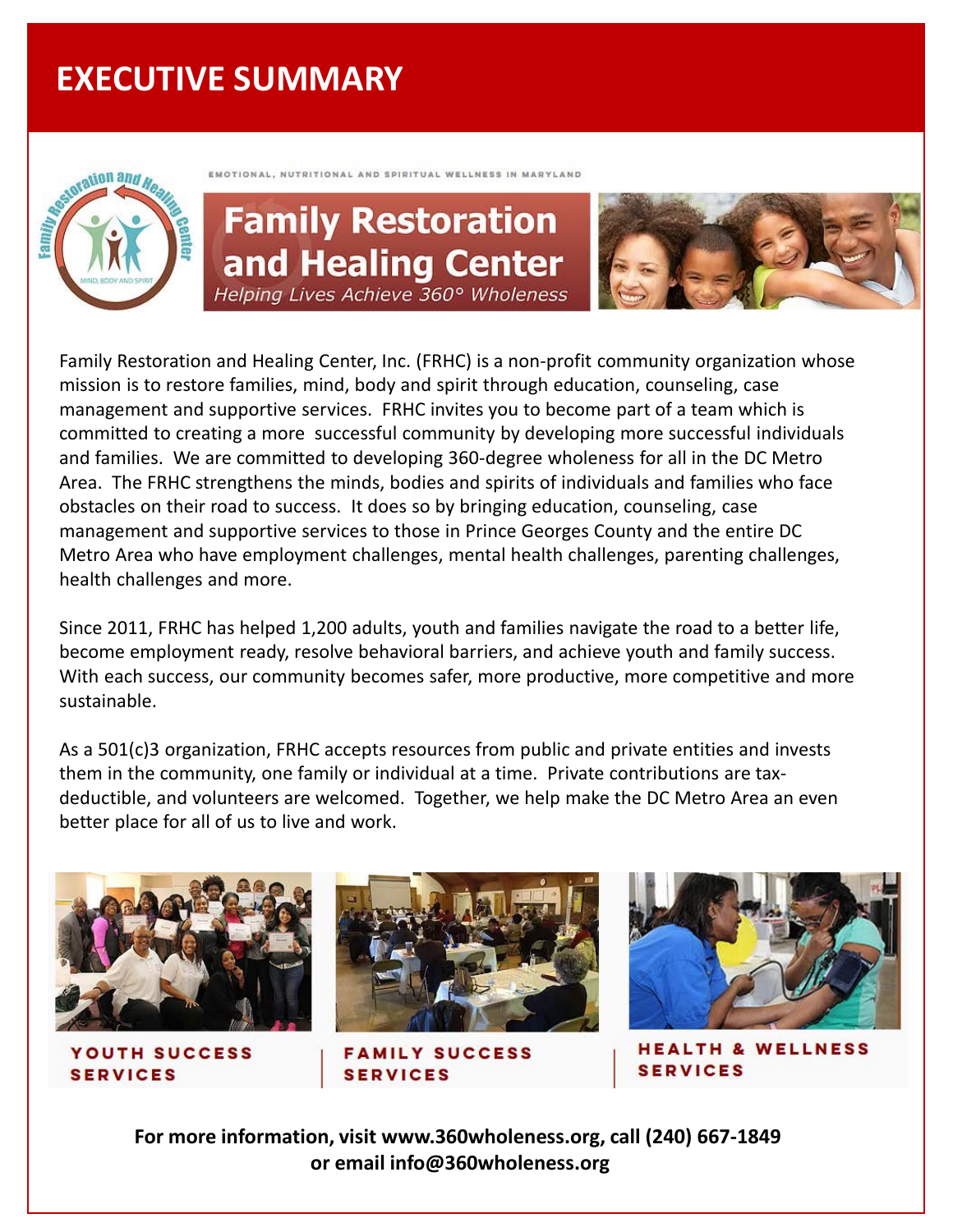

### **Family Restoration and Healing Center, Inc. 5k Walk/Run for 360 Wholeness Sponsorships**

| <b>LEAD SPONSOR</b>                                                                                                                                                                                                                                                                                                                                                                                                                                                                                                                                                                         | \$5,000 |
|---------------------------------------------------------------------------------------------------------------------------------------------------------------------------------------------------------------------------------------------------------------------------------------------------------------------------------------------------------------------------------------------------------------------------------------------------------------------------------------------------------------------------------------------------------------------------------------------|---------|
| Company name and logo featured on FRHC website, company name on select<br>e-communications, press releases, social media communications<br>Priority corporate exhibit table<br>Company name and logo at mile marker and water stop table<br>Corporate acknowledgment at 360 Wholeness 5K event; photo opportunities<br>Company name and logo featured on event t-shirts, print material and backpacks<br>Day of event signage<br>Company name mentioned on media (TV/radio/social media)<br>Featured article on company participation in FRHC blog<br>Verbal acknowledgement of sponsorship |         |
| <b>PLATINUM LEVEL</b>                                                                                                                                                                                                                                                                                                                                                                                                                                                                                                                                                                       | \$2,500 |
| Company name and logo featured on FRHC website, company name on select<br>e-communications social media communications<br>Company exhibit table<br>Company name and logo featured on event t-shirts for attendees, and backpacks<br>Day of event signage.<br>Verbal acknowledgement of sponsorship<br>Company logo on all print material                                                                                                                                                                                                                                                    |         |
| <b>GOLD LEVEL</b>                                                                                                                                                                                                                                                                                                                                                                                                                                                                                                                                                                           | \$1,000 |
| Company name and logo featured on FRHC website<br>Company/Organization exhibit table<br>Company/Organization name only featured on event t-shirts and backpacks<br>Day of event signage<br>Verbal acknowledgement of sponsor                                                                                                                                                                                                                                                                                                                                                                |         |
| <b>SILVER LEVEL</b>                                                                                                                                                                                                                                                                                                                                                                                                                                                                                                                                                                         | \$500   |
| Company name and logo featured on FRHC website<br>Company/Organization name only featured on t-shirt<br>Verbal acknowledgement of sponsor<br>50% discount on exhibit space                                                                                                                                                                                                                                                                                                                                                                                                                  |         |

#### **BRONZE LEVEL** \$250.00

- **Company name prominently displayed at snack table**
- Company marketing materials and or promotional items displayed on table
- **Verbal acknowledgement of sponsorship**